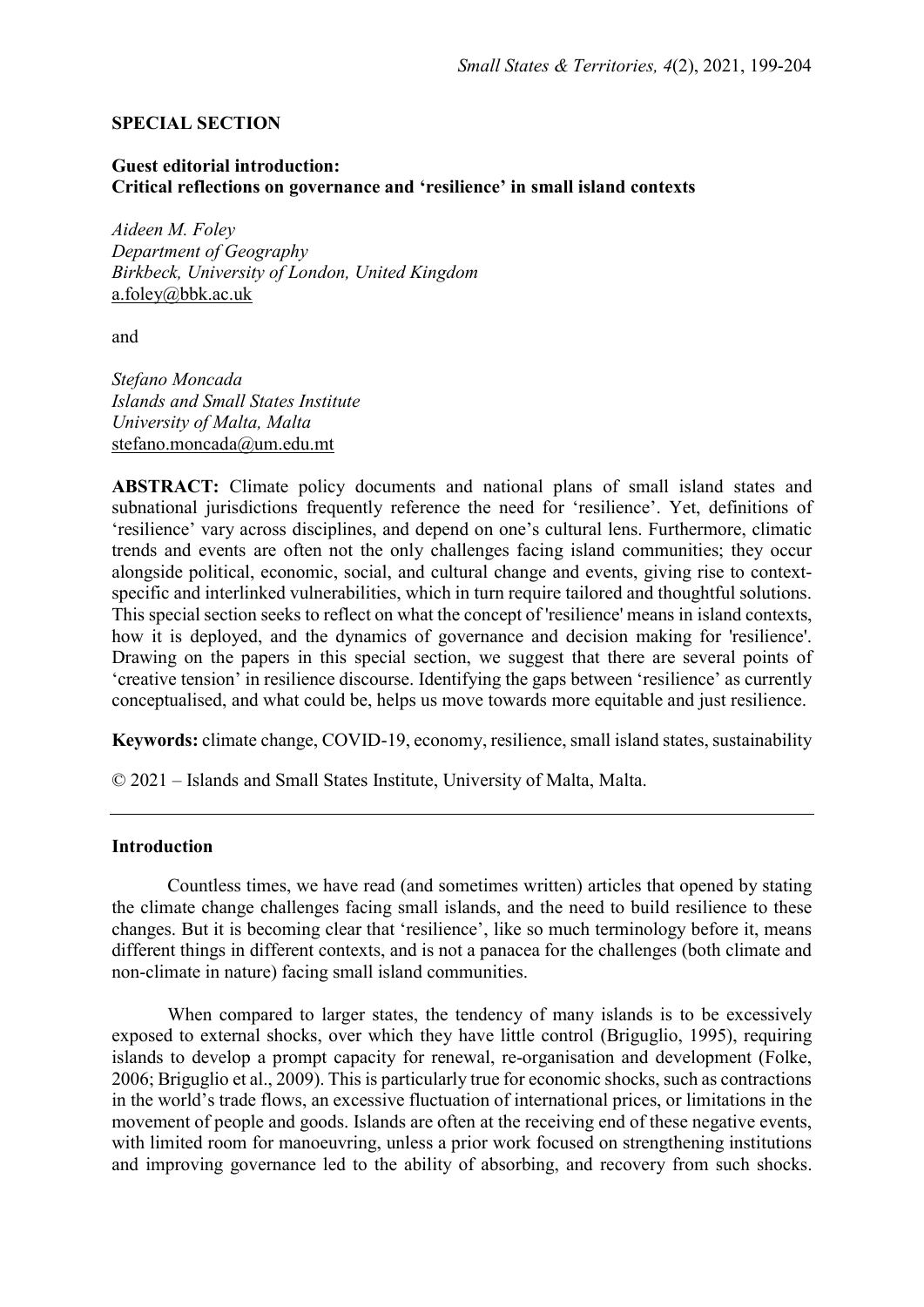#### A. M. Foley & S. Moncada

Some islands economies and societies have managed to withstand some of the negative impacts of the COVID-19 pandemic by making use of financial buffer mechanisms and participatory policy interventions, made possible by previous long-sighted attempts at consolidating public finances and building a cohesive and participatory social fabric (Cooke et al., 2021, in this special section). This highlights the potential of 'policy-induced changes' (Briguglio et al., 2009) in helping to foster long-lasting resilience, possibly tapping into people's 'resourcefulness' (Baldacchino & Bertram, 2009) to pivot and respond to the unforeseen.

 Climate change is another kind of shock, which may be felt as a range of gradual changes like sea level rise punctuated by extreme events like storm surges (Martin et al., 2018; Storlazzi et al., 2018), requiring responses on a range of spatial and temporal scales. Again, small islands, and especially Small Island Developing States (SIDS), are seen as disproportionately vulnerable to these hazards. Though far from homogeneous (Nurse et al., 2001) small island states tend to have a high concentration of people and assets in coastal zones, which, coupled with the aforementioned characteristics of small island economies and the reliance of many (but not all) small islands on climate-sensitive sectors like tourism, agriculture and fisheries, leaves small islands more exposed and more sensitive to climate hazard, with less adaptive capacity when compared to larger states (Thomas et al., 2020).

 Kelman et al. (2016, p. S131) define 'building resilience' as: "The choices and processes of ensuring that society can deal with hazards and hazard drivers" while taking care not to conflate this with a 'return to normal' or 'bouncing back'. These terms have been critiqued for implying the existence of some static state that communities should preserve, and may be used to endorse reversion to the status quo rather than reflection on the conditions that led to vulnerability to begin with. Resilience can also be associated to actions involving an added transformative component, with the intention of altering processes and convert structural elements (Pahl-Wostl, 2009), increasing quality of life in a given environment (Gallopín, 2006), to improve standards of living and livelihoods (Dodman et al., 2009), and to prepare and respond for a change (Lemos et al., 2013).

 Building on the work of the Arctic Council, the IPCC Special Report on Global Warming of 1.5°C (2018, p. 557) defined resilience as:

The capacity of social, economic and environmental systems to cope with a hazardous event or trend or disturbance, responding or reorganizing in ways that maintain their essential function, identity and structure while also maintaining the capacity for adaptation, learning and transformation.

Aspects of this definition mimic the use of the term in psychology, where 'resilience' emerged in the 1970s as a term to describe individuals who, despite suffering trauma, function well in daily life (Luthar et al., 2015). But the term has come under criticism in that field, too, amid concerns that resilience has become the expected response to trauma, a form of 'victimblaming', which diverts attention and resource from interventions that might prevent trauma from occurring in the first place (Masten & Obradović, 2006).

 Similar critiques apply to the concept of climate resilience. An emphasis on resilience to climate hazards may be used to shift responsibility for dealing with them away from governments and onto individuals (Head, 2020). Learning to live with challenging weather is sometimes an integral part of community identity, as Butts and Adams (2020) found in the Outer Hebrides, but this can prevent communities from recognising the extent of the challenges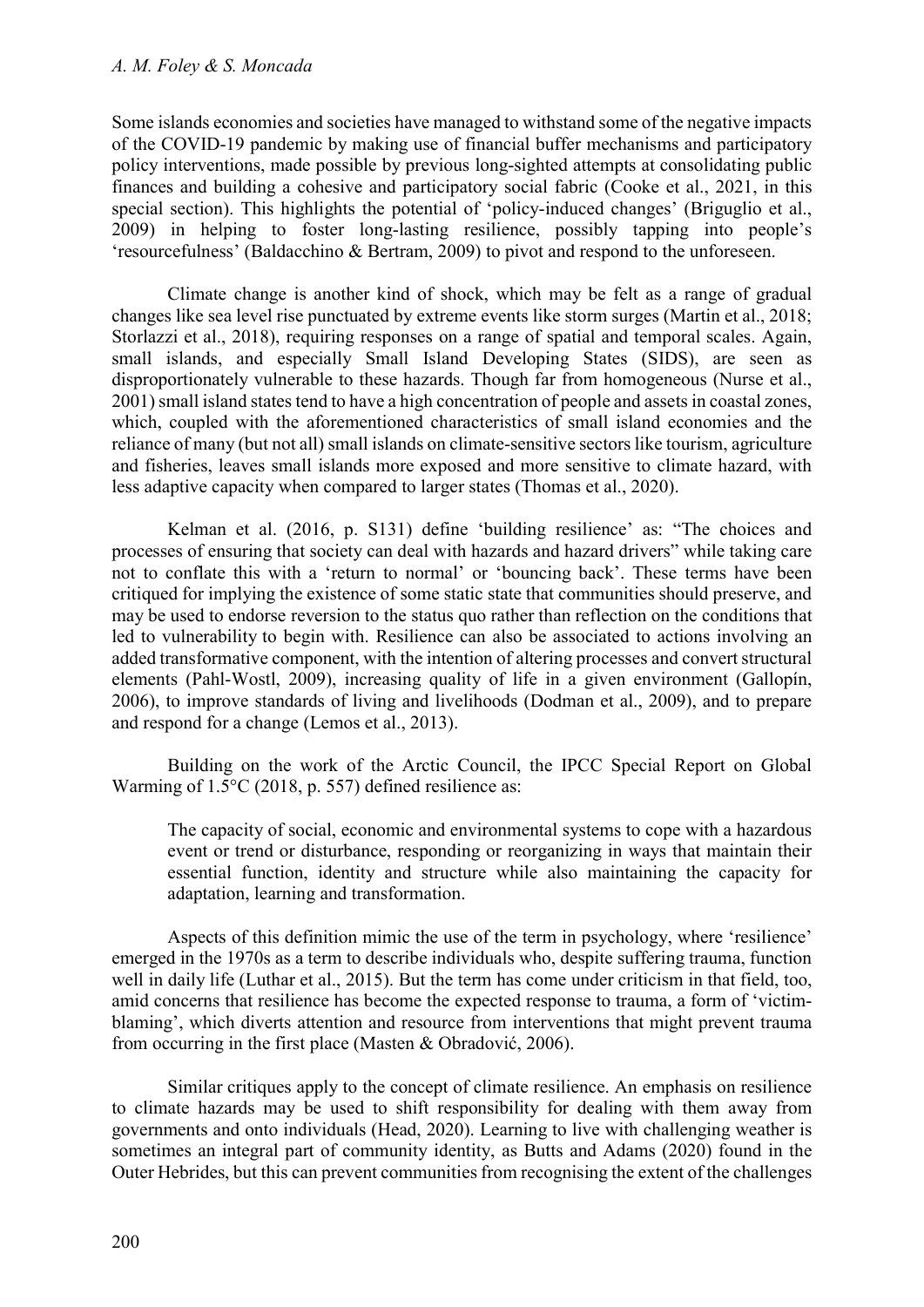to come (Bowden et al., 2019). Resilient identities may also be called upon by political actors in a way that downplays risk by normalising it, negating the possibility that some climate risks can and should be reduced (Rickards et al., 2017). A focus on resilience can translate into reduced motivation to mitigate climate change (Ogunbode et al., 2019). For small island states and subnational jurisdictions, many of which have contributed minimally to the greenhouse gas emissions that cause climate change yet disproportionately bear the effect, 'resilience', then, is potentially a double-edged sword. Confronting these inequalities, the Alliance of Small Island States (AOSIS) made effective use of moral framing when campaigning for the Paris Agreement to include an ambitious +1.5°C target (de Águeda Corneloup & Mol, 2014).

 Resilience is also often based on the assumption that 'communities' will act in a unified way, overlooking individuals' agency (McDonnell, 2020). This may be especially counterproductive in small island contexts. 'Smallness' is sometimes assumed to close the gap between politicians and those they represent, and Cooke et al's paper on the Cook Islands' efforts to consult widely on their Economic Development Plan, including in remote areas, in this special section offers an example of this. But 'smallness' can also amplify conflict between local communities and national government over climate, environmental and sustainability challenges, risking an increase in inter- and intra-island conflict (Veenendaal, 2020).

 Sustainable island futures will not be shaped by climate change alone, but also by economic, social, cultural, technological, political and environmental dynamics. This obliges a holistic view of what resilience could mean for small island states and subnational jurisdictions, and what tools or conditions are needed, across a raft of sectors and systems, to support this.

 In November 2020, an online conference 'Researching resilience in islands" was organised by the NERC-funded SUNRISE (Situated UNderstanding of Resilience in Island Societies and Environments) project, a network of researchers interested in the experiences of island communities dealing with climate and sustainability issues and the complexities of what it means to 'build resilience' in these communities. This special section follows from that event. It seeks to shine a critical light on 'resilience' in island contexts, and the dynamics of governance and decision making for 'resilience'.

# Contents of the Special Section

Walshe & Foley (2021) reflect on what history can teach us about the long-term drivers of vulnerability and resilience in small island states and sub-national jurisdictions. Applying a decolonising lens, they trace the historical origins of problematic 'tropes' about small island units, and consider how historical sources and approaches can be applied in culturally sensitive ways to track long-term influences on vulnerability. Small island jurisdictions may lack the lengthy, quantitative datasets about climate impacts that are often valued in decision-making fora. So, the authors call on us to challenge assumptions about what data can be, and consider how to include not only historical archives but indigenous knowledge, binary knowledge, and more, in all levels of climate and environmental governance.

 Kelman (2021) ponders the perils of formulating policy around terms that means different things to different stakeholders. Drawing on examples relating to waste, water, energy and climate change, he charts how the language of the Sustainable Development Goals (SDGs) creates sustainability paradoxes in small states and territories. 'Resilience' is one of many identified buzz-words which jostle for decision-makers' attention and detract from the work to be done on the ground to realise communities' own visions of their desired futures. Kelman's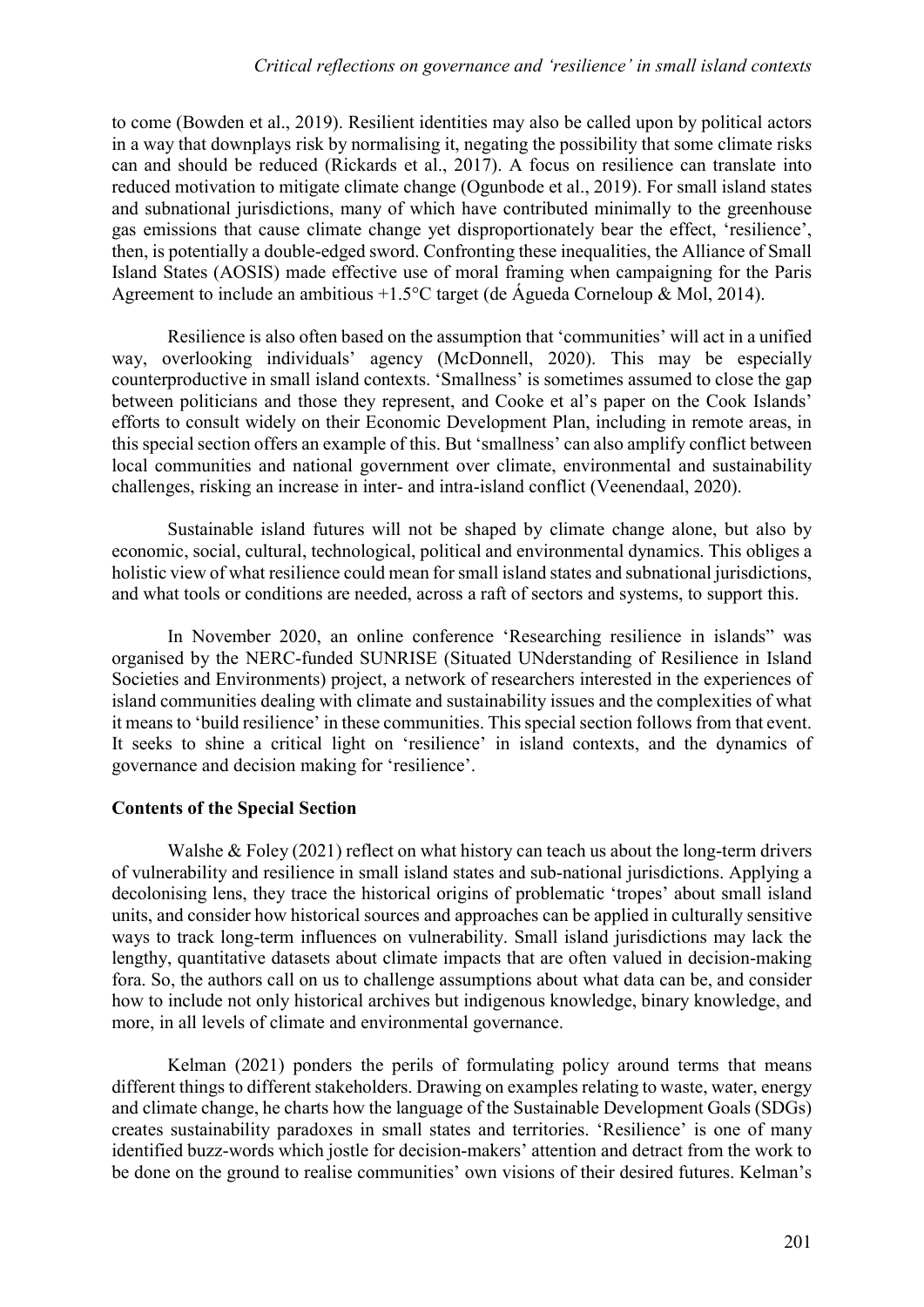critique is not limited to small *island* states, highlighting a potential for learning that emerges by focusing on the parallels between small island states and other small jurisdictions.

 Tandrayen-Ragoobur & Fauzel (2021) examine the complex linkages between climate change, environmental degradation, governance and economic growth across 19 SIDS. They find that climate change and environmental degradation deter economic growth, and that governance has a positive and significant impact on economic growth across the selected SIDS. The findings also confirm a bidirectional causal link between economic growth and governance and suggest that increasing growth leads to higher levels of pollution. They argue that policies, programmes, legal instruments, reforms and institutional interventions need to be designed in a holistic and coordinated manner among and within various institutions across SIDS, to improve governance and strengthen resilience. Like Kelman, they highlight the paradoxes of the sustainability agenda as currently expressed, where economic growth may enable the realisation of some SDGs (e.g. addressing poverty), while thwarting efforts on goals linked to promoting environmental health, unless a different route that moves away from growth and focuses on a new development paradigm is agreed upon.

 The COVID-19 pandemic has also offered insights into what it means to be resilient or build resilience in islands. The economic shock is being seen on some islands as an opportunity for transformation, a stimulus for doing things differently. Cooke, Hayes, & Moncada (2021) highlight how smallness, often conceptualised as a barrier to resilience, comes with greater flexibility and adaptability which, in fact, promote economic resilience. But the Cook Islands' resilience to the pandemic was over a decade in the making, with substantial reforms in areas like public finance, business regulation, infrastructure, social protection and environmental management laying vital foundations that enabled the Cook Islands to respond effectively to the social and economic effects of the pandemic. The Cook Islands experiences suggest that a long-term and holistic approach to building resilience can bring dividends, without necessarily focusing on a specific anticipated hazard. This is potentially reassuring news for decisionmakers concerned about the uncertainty attached with future climate change projections.

# Resilience: More than just jargon

 For 'resilience' to become more than jargon we need to step back and, as Kelman suggests, reflect on the work to be done and if/how the concept of resilience can support that work. Drawing on the papers in this special section, we suggest several points of 'creative tension' in resilience discourse. These apply to all communities, and being mindful of these issues seems essential if the 'resilience' concept is to support equitable and sustainable futures:

- Being 'resilient' does not undo harm. Just resilience must involve minimising the climate impacts that vulnerable communities are compelled to be resilient to through climate mitigation, as well as acknowledging legacies and on-going processes of social and economic vulnerability related to past traumas.
- Though some definitions of resilience reference transformation, coping and maintaining continue to be foregrounded in the concept. Just resilience must involve supporting communities to not just cope with climate change and other exogenous shocks, but thrive irrespective of them, according to their own visions.
- A holistic approach is key. Resilience may be better framed as an emergent property of communities, rather than a thing that we 'build' in response to known or anticipated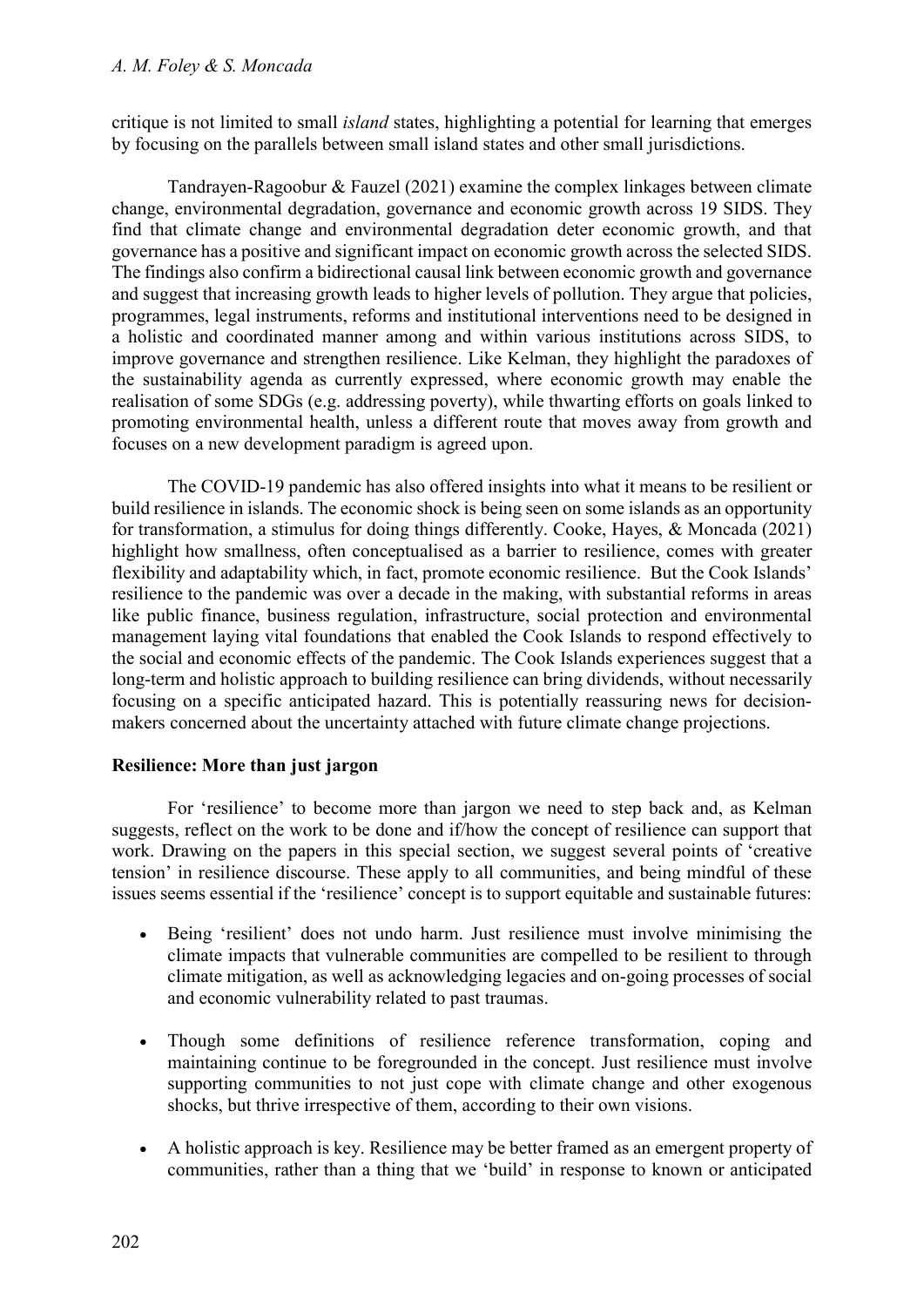stressors. Further research is required to look at all the possible factors that can nurture resilience, contextualise it in place and map its successful interventions.

#### Acknowledgments and Disclaimer

This special section was catalysed by an online conference organised by Birkbeck College, University of London and the University of Malta, November 2020, as part of the SUNRISE project. (Recording of event at: https://arcg.is/1y0vOz.) The authors thank speakers and participants, and acknowledge funding from the Natural Environment Research Council [Grant No. NE/T004517/1] in support of the event.

### References

- Baldacchino, G., & Bertram, G. (2009). The beak of the finch: Insights into the economic development of small economies. The Round Table, 98(401), 141-160.
- Briguglio, L. (1995). Small island developing states and their economic vulnerabilities. World Development, 23(9), 1615-1632.
- Briguglio, L., Cordina, G., Farrugia, N. & Vella, S. (2009). Economic vulnerability and resilience: Concepts and measurements. Oxford Development Studies, 37(3), 229-247.
- Bowden, V., Nyberg, D. & Wright, C. (2019). Planning for the past: Local temporality and the construction of denial in climate change adaptation. Global Environmental Change, 57, 101939.
- Butts, D. & Adams, H. (2020). Weather Contracts: Capturing a sense of weather for placebased adaptation to climate change. Global Environmental Change, 63, p.102052.
- Cooke, N., Hayes, I., & Moncada, S. (2021). Resilience building to COVID-19 in the Pacific: The case of the Cook Islands. Small States & Territories, 4(2), 259-278.
- de Águeda Corneloup, I. & Mol, A.P. (2014). Small island developing states and international climate change negotiations: The power of moral "leadership". International Environmental Agreements: Politics, Law and Economics, 14(3), 281-297.
- Dodman, D., Ayers, J., & Huq, S. (2009). Building resilience. In Worldwatch Institute (Ed,) State of the world 2009: Into a warming world (pp. 151-168). New York: W.W. Norton.
- Folke, C. (2006). Resilience: The emergence of a perspective for social–ecological systems analyses. Global Environmental Change, 16(3), 253-267.
- Gallopin, G. C. (2006). Linkages between vulnerability, resilience and adaptive capacity. Global Environmental Change, 16(3), 293-303.
- Head, L. (2020). Comment: Community resilience, natural hazards and climate change. Norsk Geografisk Tidsskrift-Norwegian Journal of Geography, 74(3), 134-137.
- IPCC (2018). Annex I: Glossary [Matthews, J.B.R. (Ed.)]. In V. Masson-Delmotte., P. Zhai, H.-O. Pörtner ... & T. Waterfield (Eds.) Global warming of 1.5°C. IPCC special report on impacts of global warming of 1.5°C above pre-industrial levels and related global greenhouse gas emission pathways (pp. 541-562). Retrieved from https://ipcc.ch/
- Kelman, I. (2021). Words without meaning? Examining sustainable development terminology through small states and territories. Small States & Territories, 4(2), 231-244.
- Kelman, I., Gaillard, J. C., Lewis, J., & Mercer, J. (2016). Learning from the history of disaster vulnerability and resilience research and practice for climate change. Natural Hazards, 82(1), 129-143.
- Lemos, M. C., Agrawal, A., Eaking, H., Nelson, D. R., Engle, N. L., & Johns, O. (2013). Building adaptive capacity to climate change in less developed countries. In G. Asrar & J. Hurrell (Eds.), Climate science for serving society (pp. 437-457). Dordrecht: Springer.